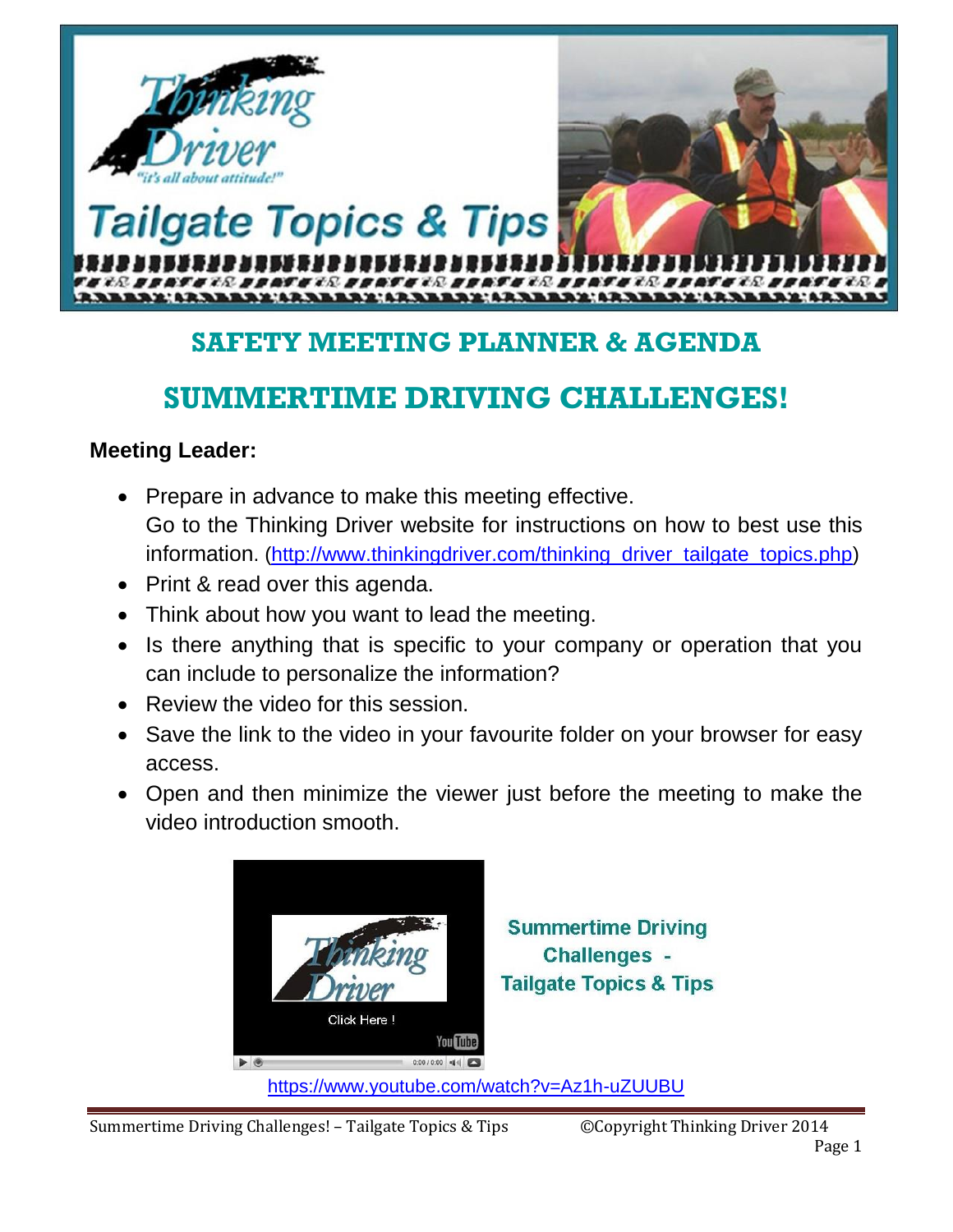**NOT A SUBSCRIBER YET?** You will see a watermarked sample. Get the 'clean' video for your meeting now by visiting the [Tailgate Topics & Tips page](http://www.thinkingdriver.com/thinking_driver_tailgate_topics.php) on the Thinking Driver website to get the order form and fax/email to Thinking Driver [\(kristy.gittens@thinkingdriver.com\)](mailto:kristy.gittens@thinkingdriver.com). We will send you a link to the nonwatermarked video.

## **START YOUR MEETING!**

## **Opening Statement:**



### **Summer is finally here!**

The kids are out of school, families begin to plan and leave on vacations and a whole new list of challenges presents itself to drivers.

## **The Questions for this Meeting:**

### Q: What challenges does summertime driving present on and off the job?

Some answers can be:

- Kids are out of school and can be anywhere…they are excited to be out in the sunshine playing and may not take care to look both ways before entering a street.
- Many more cyclists can be expected. These include:
	- o those little ones just learning and wobbling around with or without training wheels;
	- o experienced cyclists touring the countryside loaded down with camping gear;
	- $\circ$  racers training for the next event;
	- o recreational cyclists on mountain bikes or cruisers;
- Slow moving recreational vehicles driven by





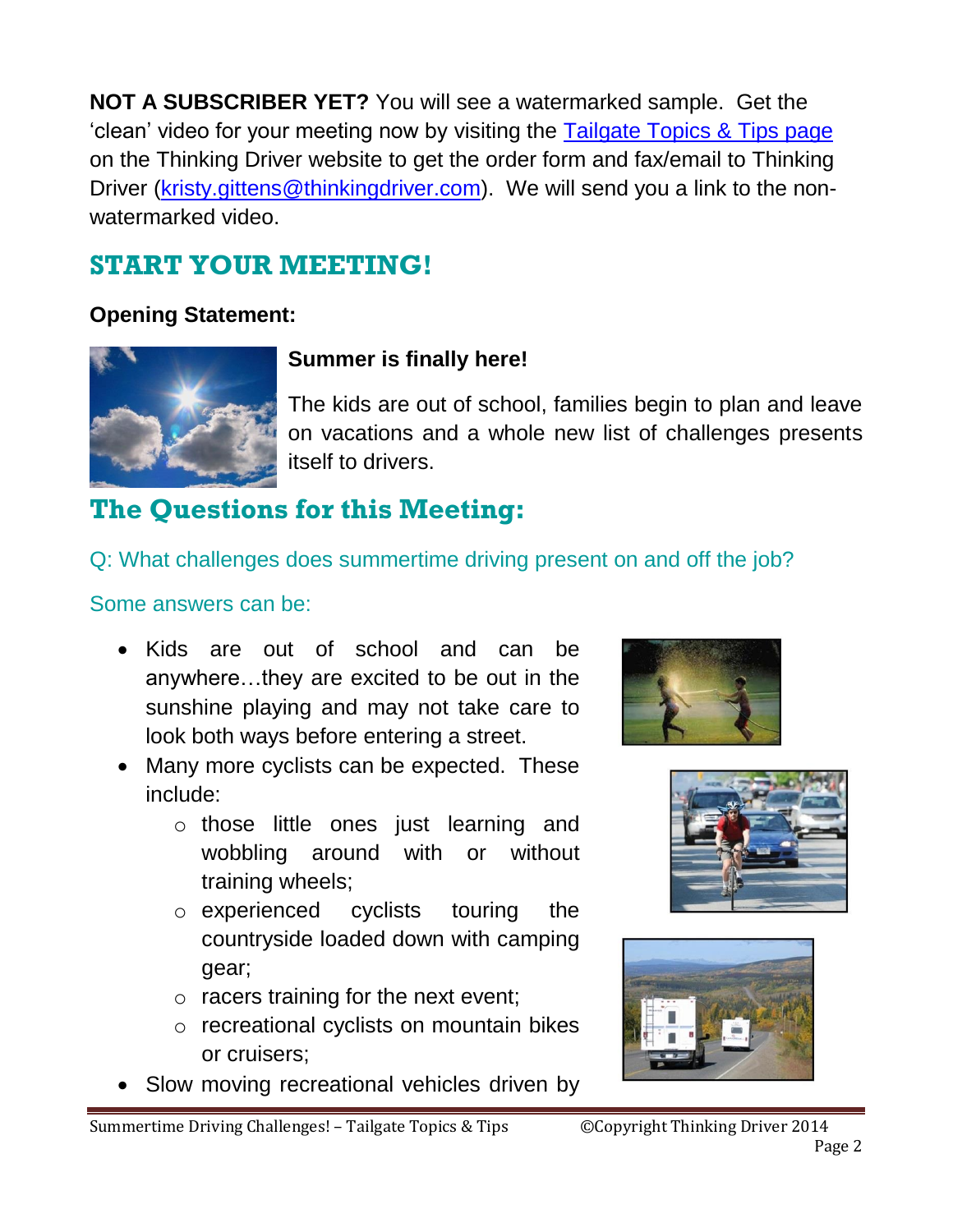folks who are less than experienced in these larger vehicles;

- Tourist drivers unfamiliar with roads and possibly lost and driving slow;
- Pedestrians of every type and description;
	- $\circ$  tourists, if you are in an area where there are attractions, campgrounds or resorts;
	- o sightseers around downtown landmarks or parks;
	- o folks out for a cool evening stroll;
- Summertime can create challenges for vehicles also. So, if you are trip planning, plan to have your vehicle checked.
- Excessive heat can affect drivers in negative ways.
- Can you think of more?

Q: Discuss each challenge and the effect on a driver?

Ask: What are the best ways to manage these challenges?

## **Discuss**

# **Tailgate Tips:**

The first thing that a **THINKING DRIVER** does is plan for the unexpected. Keep these challenges in mind and expect them so that you are not surprised.

### Children:

Anywhere that there may be children around, slow down and take extra care to think and look ahead.

Anticipate where children may be coming from and cover your brake if you are in doubt at all about where they may move to.

Remember, we all teach our kids to be safe around traffic, but some learn faster than others!







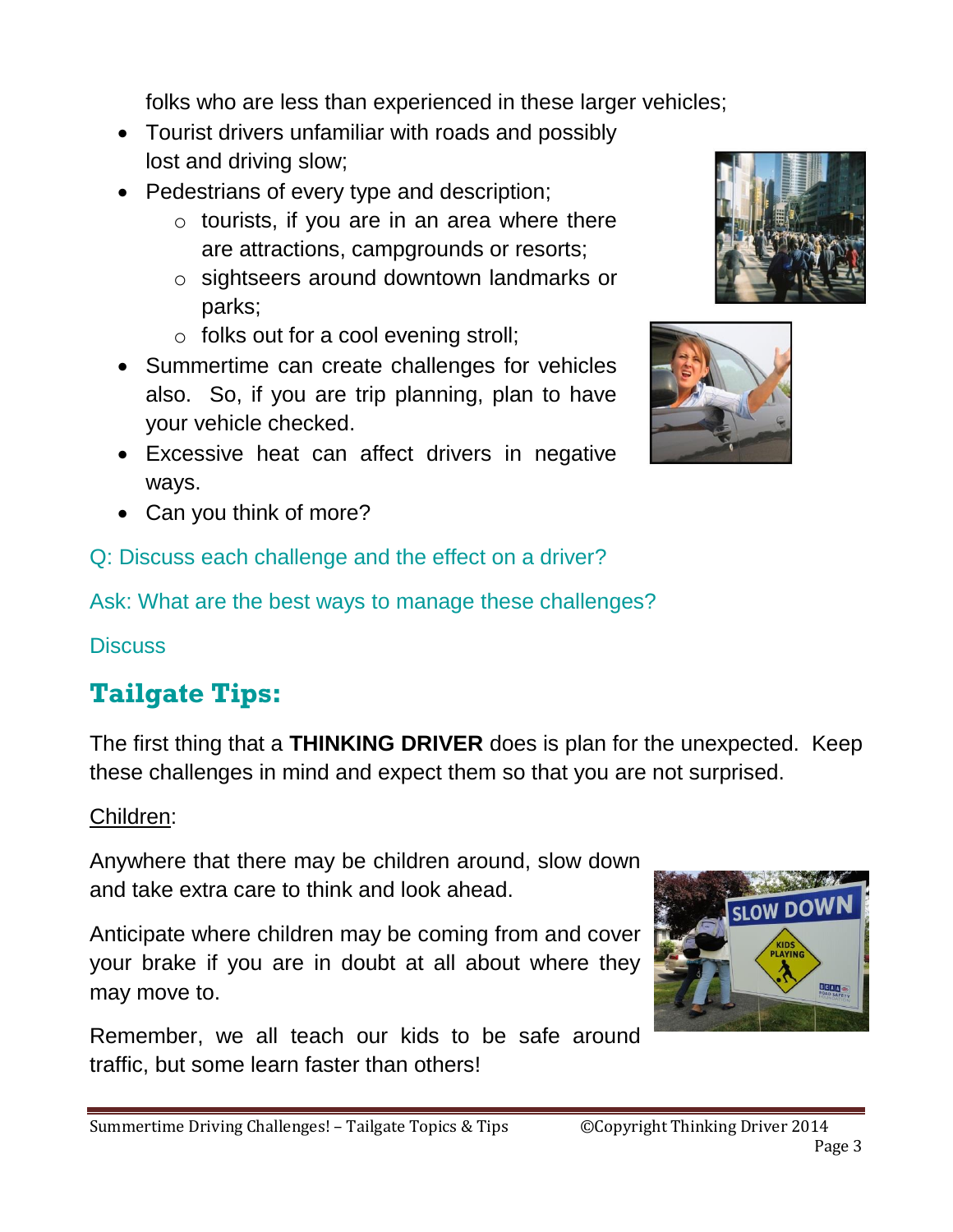### Cyclists:

Dealing with cyclists can be frustrating, particularly if they are slow and in your lane where you don't have room to pass.

Every cyclist has different skill levels and capabilities and a different attitude towards traffic. When you encounter a cyclist on the road, remember to SHARE THE ROAD responsibly. They are not permitted to ride on the sidewalks and gravel shoulders are difficult and dangerous for most road bikes; they are required to be on the roadway and it's everyone's responsibility to share.



Take a breath, be patient and wait until you can pass safely. NEVER crowd a cyclist as you pass.

### Recreational Vehicle:

You may be in a hurry to get to your destination, but RVers are on a holiday! They may be less concerned about time and speed.

The driver may not be experienced in this size vehicle. Watch out particularly for rental RVs, often these drivers have no experience at all!

If you are driving in mountainous areas, you may find that many RVs are underpowered, overloaded and SLOW! Be patient with these drivers as they are likely going uphill as fast as they can!

If you are the RVer, take every opportunity to pull over if you are holding up traffic and let others by. This is much safer than waiting for the guy behind you to attempt an unsafe pass.



### Tourist:

Maintaining patience behind a lost tourist is challenging but it's the only option. Give them a break and time to figure out what they are doing.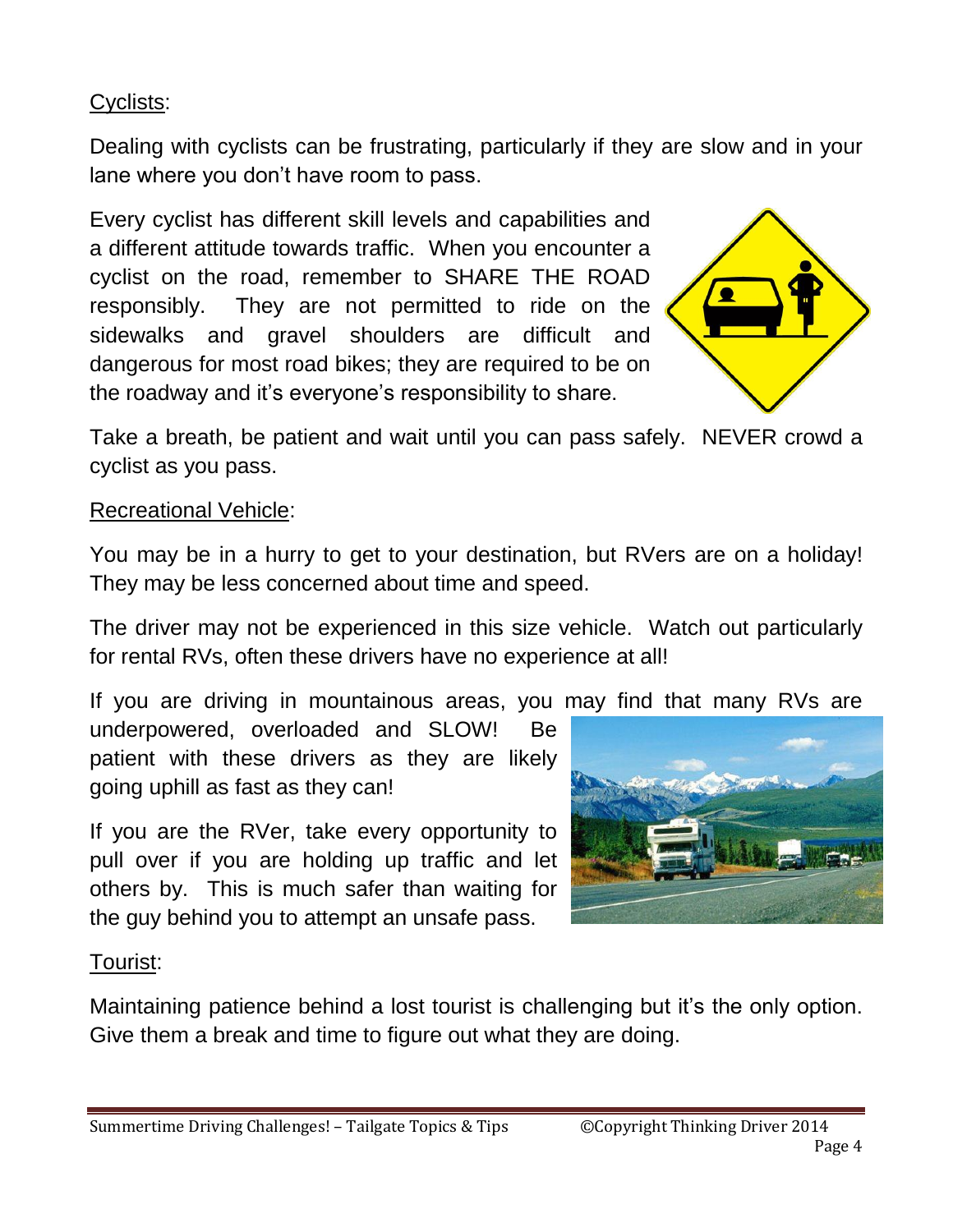When you are travelling, check your maps first and use a GPS. Pull over if you are lost or uncertain to re-orient yourself. Avoid last minute turns or lane changes. It's safer to go around the block or come back if you miss a turn.

Don't ruin your vacation with an accident!

Pedestrians:



Pay particular attention in summer for pedestrians.

Scan intersections and make sure that you shoulder check before turning. In heavily trafficked tourist areas, keep your speed very low. Be aware that around lakes, beaches and parks, some of the pedestrians may have been drinking and take chances.

### Vehicle Preparation:

Check your vehicle to make sure that it's ready for summer driving.

One of the most common failures is the cooling system. Check your coolant levels regularly and top up when needed.

If you are towing a trailer, make sure that your vehicle is rated to tow the weight and has the capability to slow and stop it on the downgrades.

Make sure that you secure camping or recreational equipment in the vehicle so that it doesn't move around or obstruct vision.

### Impairment:

Summer is the time for socializing, beach parties, camping, boating, ball games and BBQs. Any one of these can involve drinking. Watch out in these areas for drivers who may be impaired and for sure DON'T DRINK & DRIVE!





### Prepare for the heat!:

When overheated, our tolerance for stress goes down and we may anger more easily than normal. Recognize this and keep cool by using the vehicle air conditioning, drinking lots of fluids